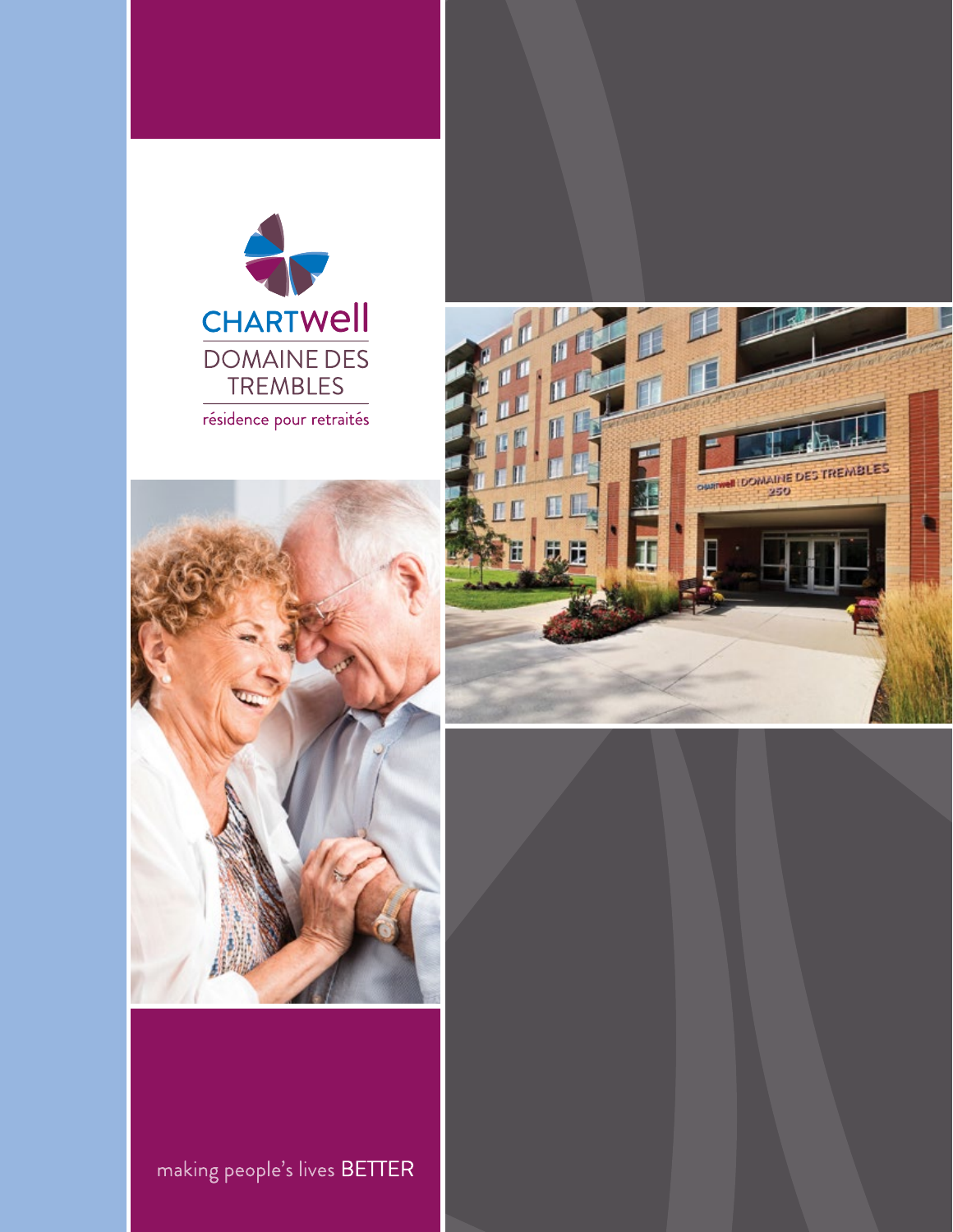

## PART OF OUR COMMUNITY SINCE 2008

Chartwell Domaine des Trembles is located in the popular Plateau neighbourhood of Gatineau, in the Hull district. Our home offers retirees a continuum of care environment where you can experience your retirement years your own way, with independent and assisted living services available and many amenities nearby. We offer a wide variety of studios and one-, two- and threebedroom apartments, some with private balconies, to ensure all your needs are met and exceeded.

Our generationally diverse neighbourhood—perfect for young families—is home to Gatineau Park, close to several shopping centres and located just a stone's throw away from downtown. Surrounded by expansive green spaces, our location combines the best parts of city living while letting you stay close to nature. At the residence itself, walking paths on the grounds make it easy to get a breath of fresh air.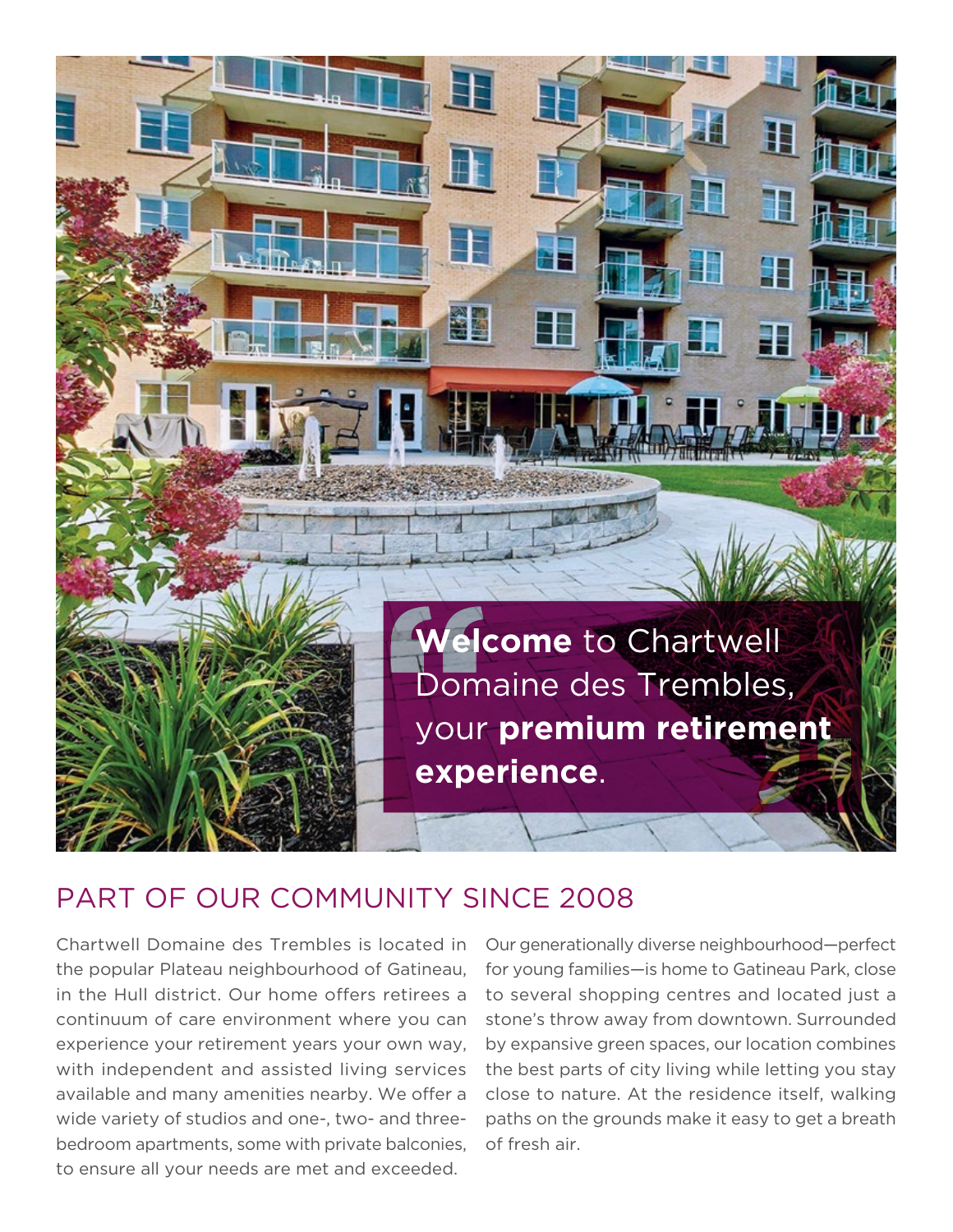## OUR UNIQUE LIFESTYLE

You'll love the premium features of Chartwell Domaine des Trembles. Our spacious suites and common areas offer all the comfort you need, whether you are active or looking to relax. Our large, stylish dining room is famous for its cuisine and includes a wine cellar, so you can always savour a delicious meal paired with one of your favourite wines. If you're more of a morning person or just enjoy a good coffee break, our bistro is the place for you!

If you're looking to maintain your active lifestyle in retirement, you've come to the right place! Our energetic residents love to have fun with our team members. If you want to be a part of making our recreation program a success, you can join our residentled activity committees to help us provide programming that suits your interests or skills.

Explore our Living at Chartwell brochure to learn more about dining, lifestyle activities and personalized care services.









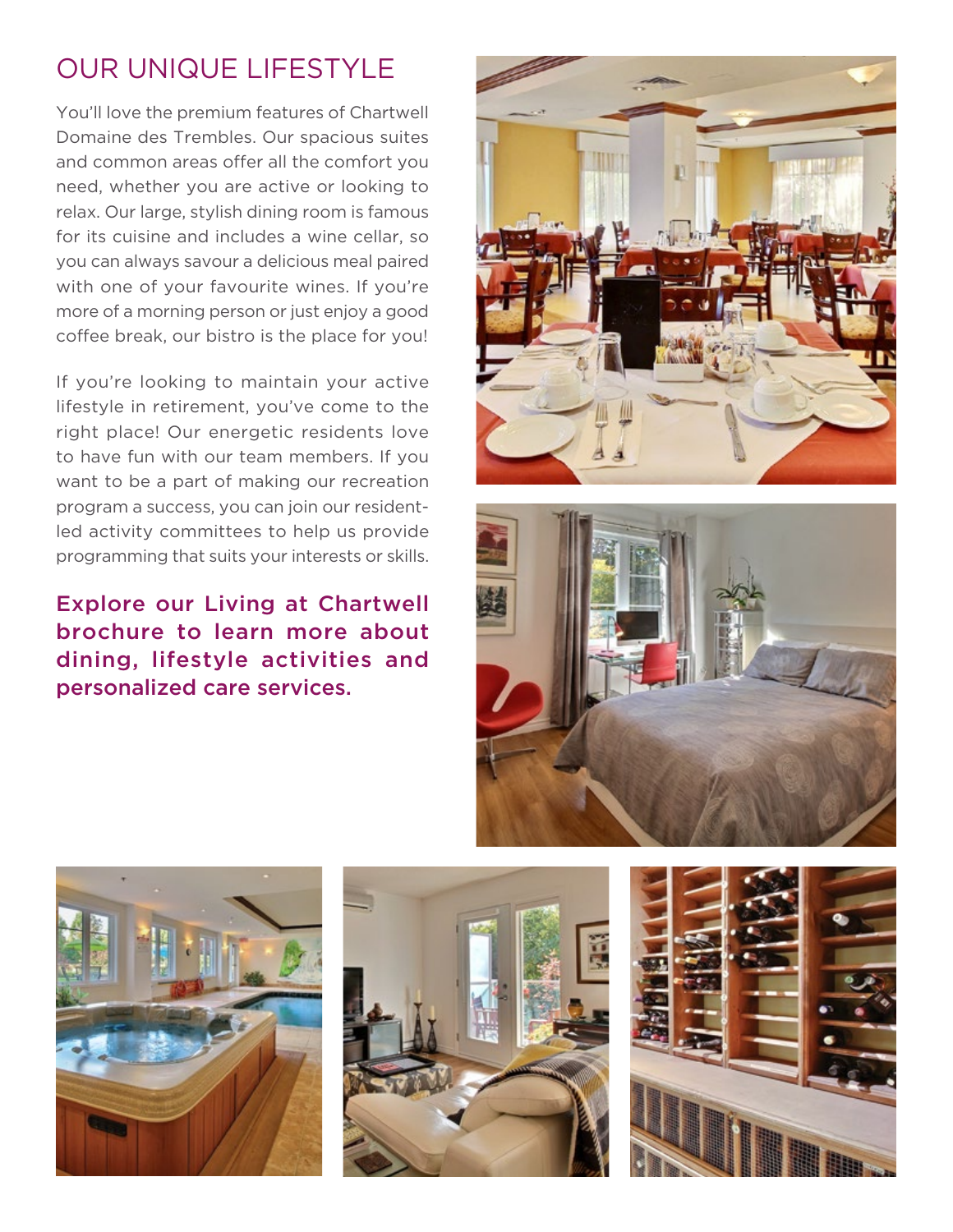## FACTS & FEATURES



| IN THE NEIGHBOURHOOD                                                                           |                                                                          |                                                              |
|------------------------------------------------------------------------------------------------|--------------------------------------------------------------------------|--------------------------------------------------------------|
| Grocery stores<br>· Pharmacies<br>· Shopping                                                   | • Restaurants<br>• Hospital<br>• Medical clinics                         | $\blacksquare$ Banks<br>- Transit<br>· Places of worship     |
| <b>ACTIVITIES</b>                                                                              |                                                                          |                                                              |
| • LiveNow program<br><b>Educational activities</b><br>• Cultural activities                    | · Social and<br>recreational programs<br>· Day trips*<br><b>Exercise</b> | • Yoga<br>· Billiards<br>$\blacksquare$ Piano                |
| <b>DINING SERVICES</b>                                                                         |                                                                          |                                                              |
| • Diversified menu<br>• À la carte menu<br>. Open seating dining                               | • Flexible dining times<br>· Maître D'<br>• Themed dinners*              | • Catering*<br>• Family dinner<br>· Freshly-prepared snacks  |
| <b>CARE SERVICES</b>                                                                           |                                                                          |                                                              |
| • Medication supervision/<br>administration*<br>Assistance with activities<br>of daily living* | • On-site Nurse<br><b>Esthetician services*</b><br>• Visiting Physician* | • Companionship*<br>• Vitals monitored*<br>• Oxygen service* |
| <b>AMENITIES</b>                                                                               |                                                                          |                                                              |
| <b>Dining room</b><br>· Private dining room<br>• Pool                                          | · Wine cellar*<br>- Activity room<br>• Fitness room                      | · Movie theatre<br>• TV room<br>• Multi-functional room      |